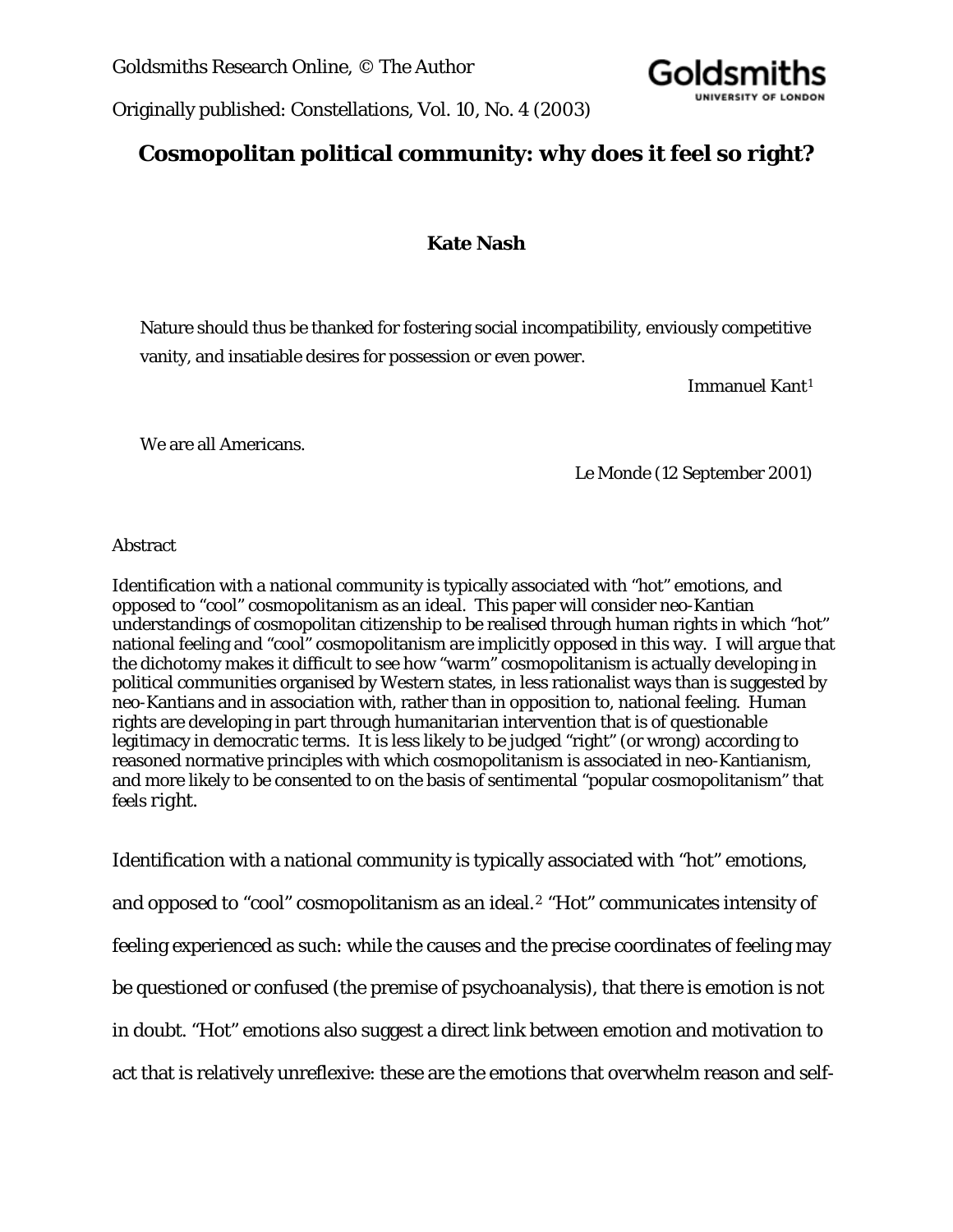interest. "Cool" emotions are experienced as more diffuse, where there is questioning of what is felt and where motivation to act is taken to be based on reflection.<sup>[3](#page-17-1)</sup> In this paper we will consider how the oversimplified characterization of national feeling as "hot" and cosmopolitanism as "cool" tends to reify the former and idealize the latter. We will consider cosmopolitanism in the neo-Kantian terms of human rights, in which, although emotion has not been addressed directly, "hot" national feeling and "cool" cosmopolitanism are implicitly opposed in this way. I will argue that the dichotomy makes it difficult to see how "warm" cosmopolitanism is actually developing in political communities organized by western national states, in less rationalist ways than is suggested by neo-Kantians and in association with, rather than in opposition to, national feeling.

Despite the wide variety of groups that have considered themselves and been considered as nations, and despite differences of emphasis in accounts of nationbuilding and nationalism, most sociologists working in this area agree on three points. Firstly, a nation is distinguished from other, superficially similar groups, like ethnic or racial "peoples," in that nations are linked to the ideal of self-determination through a state, whether as an aspiration, or, at the very least, as the memory of an administrative unity that approximated a state. This is clear from the very conflation of "nation" as nation-state (in the United Nations, for example), and "nation" as "people living in a state."[4](#page-17-1) In this sense nations are political communities. Secondly, it is widely agreed that nations are socially constructed. There have been a variety of paths to nationhood, depending on whether it has been imposed by elites, taken up as a national-popular movement, or linked to decolonization.<sup>[5](#page-17-1)</sup> But nations are not what nationalists take them to be: timeless communities "naturally" based on shared "race," culture, or language;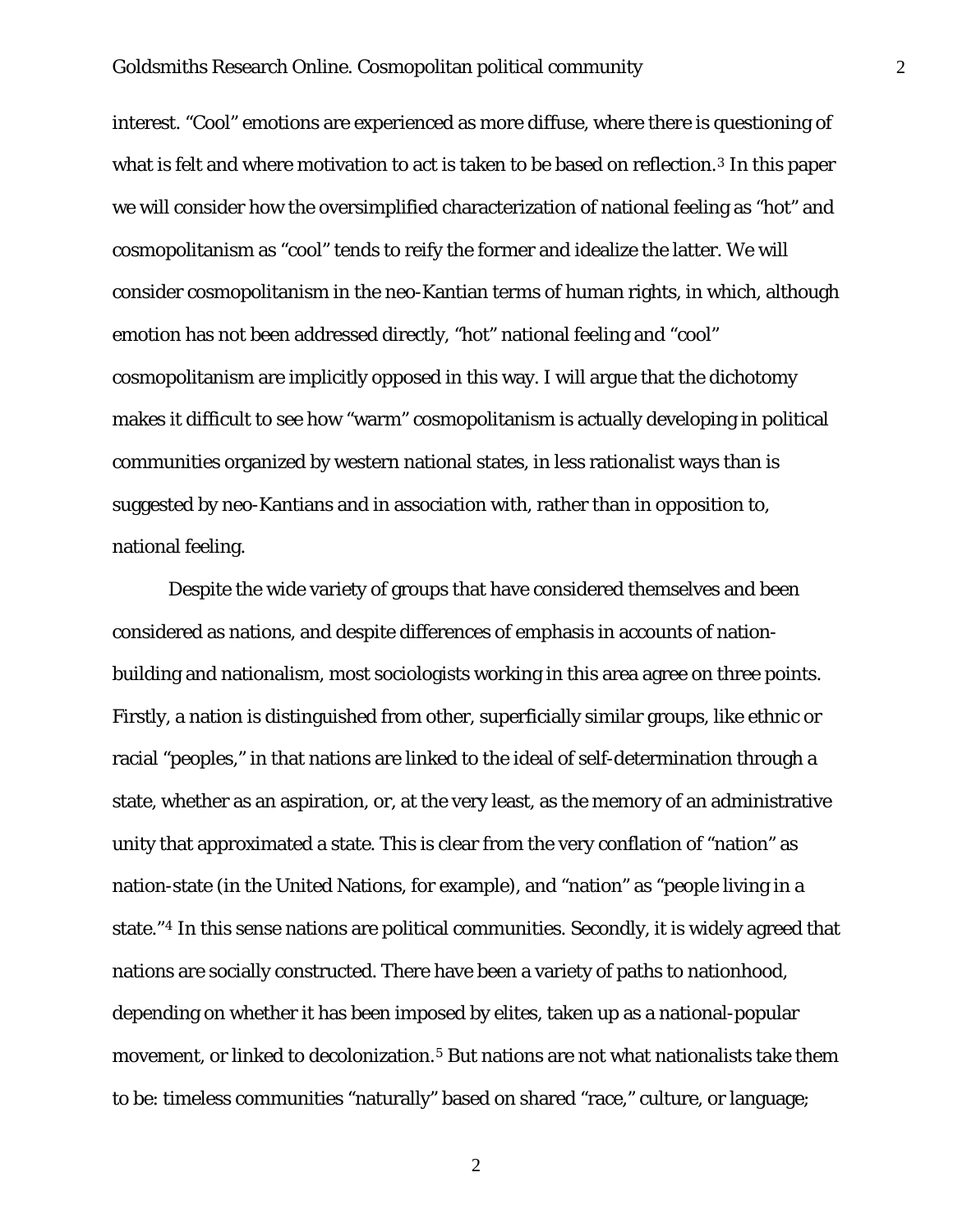they are modern phenomena that have been "imagined" out of selectively appropriated and invented traditions. Thirdly, since there are no objective criteria upon which to decide which social groups are "really" nations and which are not, it follows that the emergence of a particular nation depends ultimately on self-identification as such. As Gellner has it, "It is nationalism which engenders nations, and not the other way around.[6](#page-17-1)" An important peculiarity of the nation is, then, as Benhabib has argued, that it is socially constructed and yet experienced by those it for whom it forges a "special unity and belonging" as essential: as having clearly delineated and coherent boundaries which exist over time.[7](#page-18-0)

Sociologists also agree that, in its essentialist mode, the nation is "an emotionally charged object."[8](#page-18-0) For Anderson, the nation creates 'deep attachments' of fraternity that have made possible extraordinary sacrifices.<sup>[9](#page-18-0)</sup> For Gellner, nationalism involves righteous anger at the violation of the principle that nation and state should be congruent, or satisfaction at its fulfilment.[10](#page-18-0) Feelings of national belonging are also seen as central to the extension and consolidation of citizenship since they support a political community that requires sacrifice, seen primarily in gendered terms of military service and taxation.[11](#page-18-0) It is important to distinguish between different degrees of emotion that are felt for the nation, but also to note that they are differences of degree rather than of kind. As a feeling – rather than an ideology or a movement – nationalism is the same as patriotism, which is generally taken to involve love, but also pride in one's country, and usually a measure of hatred of the Other too. Once a nation-state is established, and in times of peace, feelings of national pride and solidarity may rarely be made explicit, though, as Billig has argued, it is in the "banal nationalism" of everyday life that ideological parameters are set, as the assumptions and symbols of "our" nation are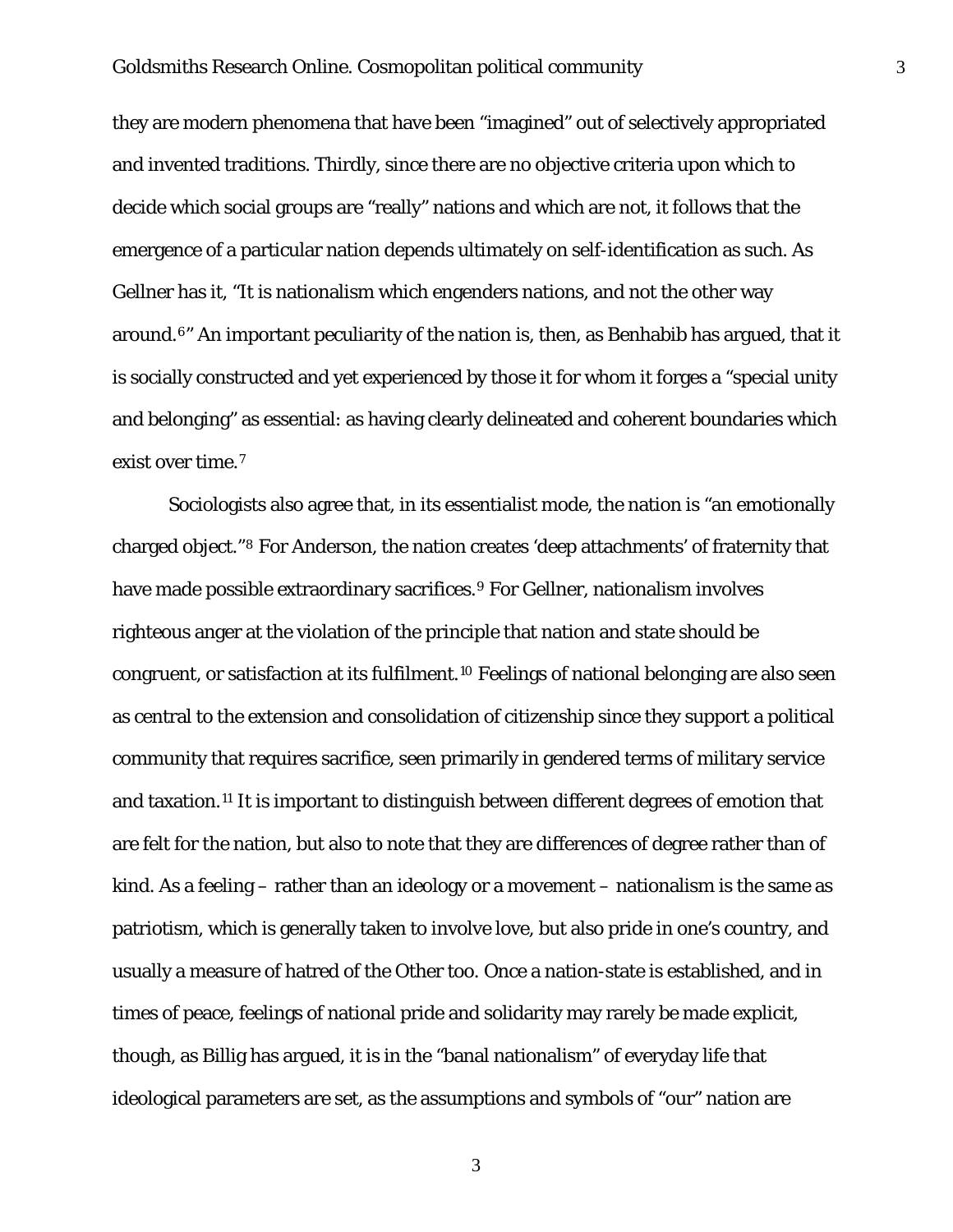"flagged."[12](#page-18-0) "National feeling" encompasses a range of emotions, from jingoistic patriotism to the tacit acceptance that nationality confers more than just a passport – an acceptance exhibited by the practically universal willingness to consider stereotypes of national character plausible. National feeling invariably involves a degree of loyalty, affection, and pride: feelings of belonging are also feelings of attachment to a nation that is, if not good in absolute terms, certainly better than its immediate neighbors, and that, whatever else the individuals and groups who make it up may have in common, has had and will continue to have a historic destiny.

As an ideal, cosmopolitanism is invariably opposed as "cool" to the "hot" emotions of nationalism. It is also opposed to national feeling as such: a cosmopolitan is "free from national limitations and attachments."[13](#page-18-0) There have been recent attempts to think beyond this opposition,<sup>[14](#page-18-0)</sup> as well as studies of "actually existing cosmopolitanism," which are difficult to distinguish absolutely from transnational ethnonationalisms.<sup>[15](#page-18-0)</sup> In this paper we will focus on neo-Kantian understandings of cosmopolitan citizenship to be realized in legitimate human rights.<sup>[16](#page-18-0)</sup> In this usage, cosmopolitanism is close to that of the original Stoic idea of human beings as rational creatures with universal rights as citizens of the "cosmopolis."[17](#page-18-0) In terms of identity, it involves, above all, disidentification from the nation.

The emotional "coolness" of neo-Kantian cosmopolitanism is related to its basis in liberal-democratic human rights rather than in political community. This form of cosmopolitanism is secured by a commitment to autonomy that guides normative principles rather than by affective identification with one's fellows. Human rights are emotionally charged only by love of justice, altruism, or, as implied in Habermas's proposals for strengthening the legitimacy of human rights, by rationalized emotions of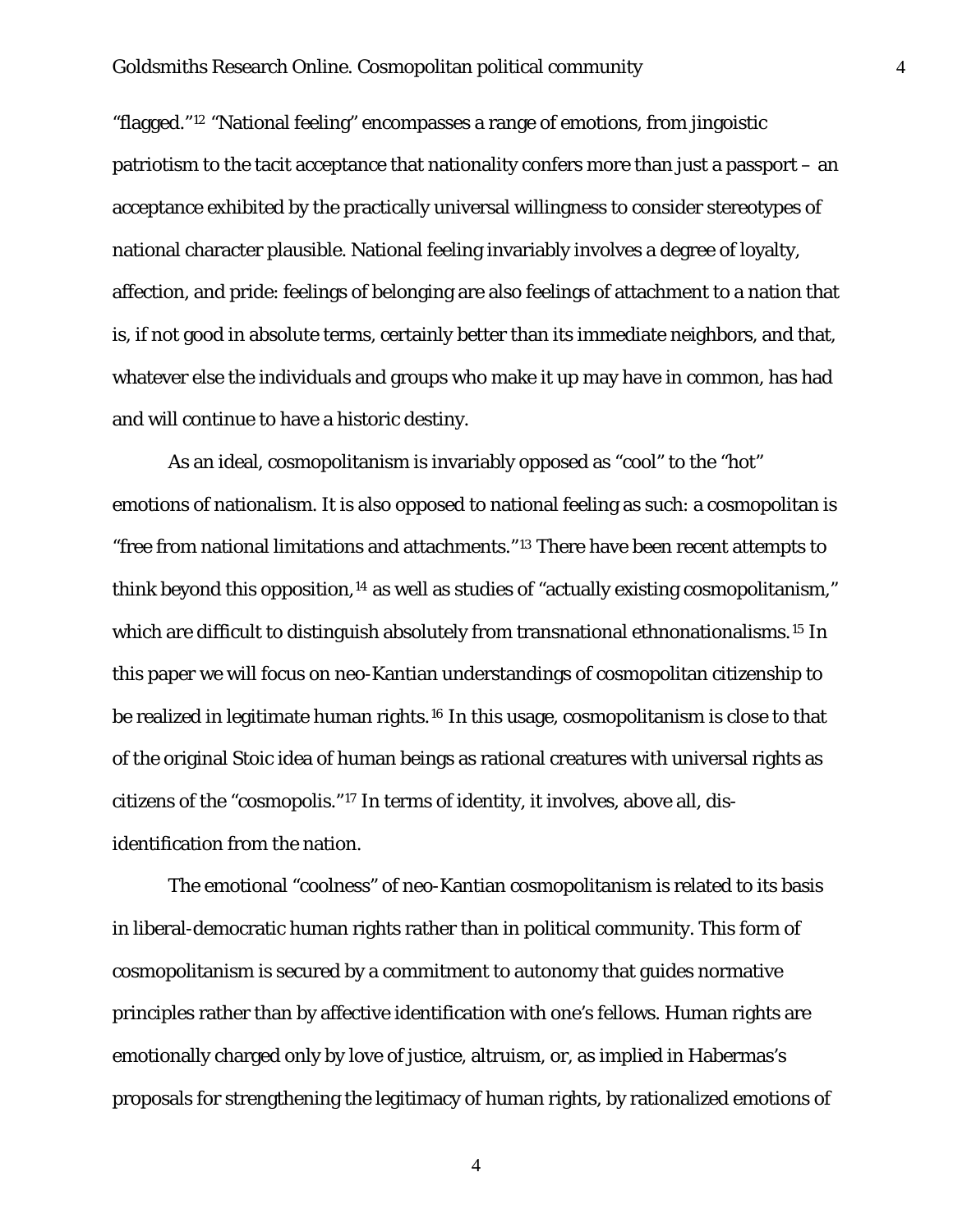anger and resentment that have been worked on in deliberation to produce agreement on universals.[18](#page-18-0) It is hard to conceive of cosmopolitanism in terms of feelings of belonging to a political community because of the lack of global state, or even a world federation of states. Globalization does produce increased mutual interconnectedness and, arguably, a growing orientation towards global awareness.[19](#page-18-0) There are overlapping political constituencies of belonging that cut across national borders, of which transnational social movements and INGOs are the most significant organizations. These political movements are, however, very far from forming a global movement that might displace national feeling. In the absence of a global political community, then, how might cosmopolitanism compete with nationalist particularisms?

For neo-Kantians, the development of a cosmopolitan political community is necessary if human rights are to be legitimate. As Held argues regarding his proposals for cosmopolitan democratic law, human rights require the consent and support of voters in national political communities, not only for strategic reasons, but also in order to be genuinely democratic.[20](#page-18-0) For Habermas too, existing forms of politics provide only "weak legitimacy" for human rights, involving as they do the participation of elites rather than full debate in democratic societies.<sup>[21](#page-18-0)</sup> Processes of globalization have undoubtedly weakened the nation-state, but it is far from redundant. Since it is states that make, administer, and police human rights agreements, human rights claims may paradoxically reinforce the legitimacy of the national political community while at the same time altering traditionally indivisible state sovereignty.<sup>[22](#page-18-0)</sup> For human rights to be democratic, then, it is necessary that members of national political communities learn to think and feel beyond the limits of national interests, otherwise governments will continue to address voters on this basis and the gross inequalities of the New World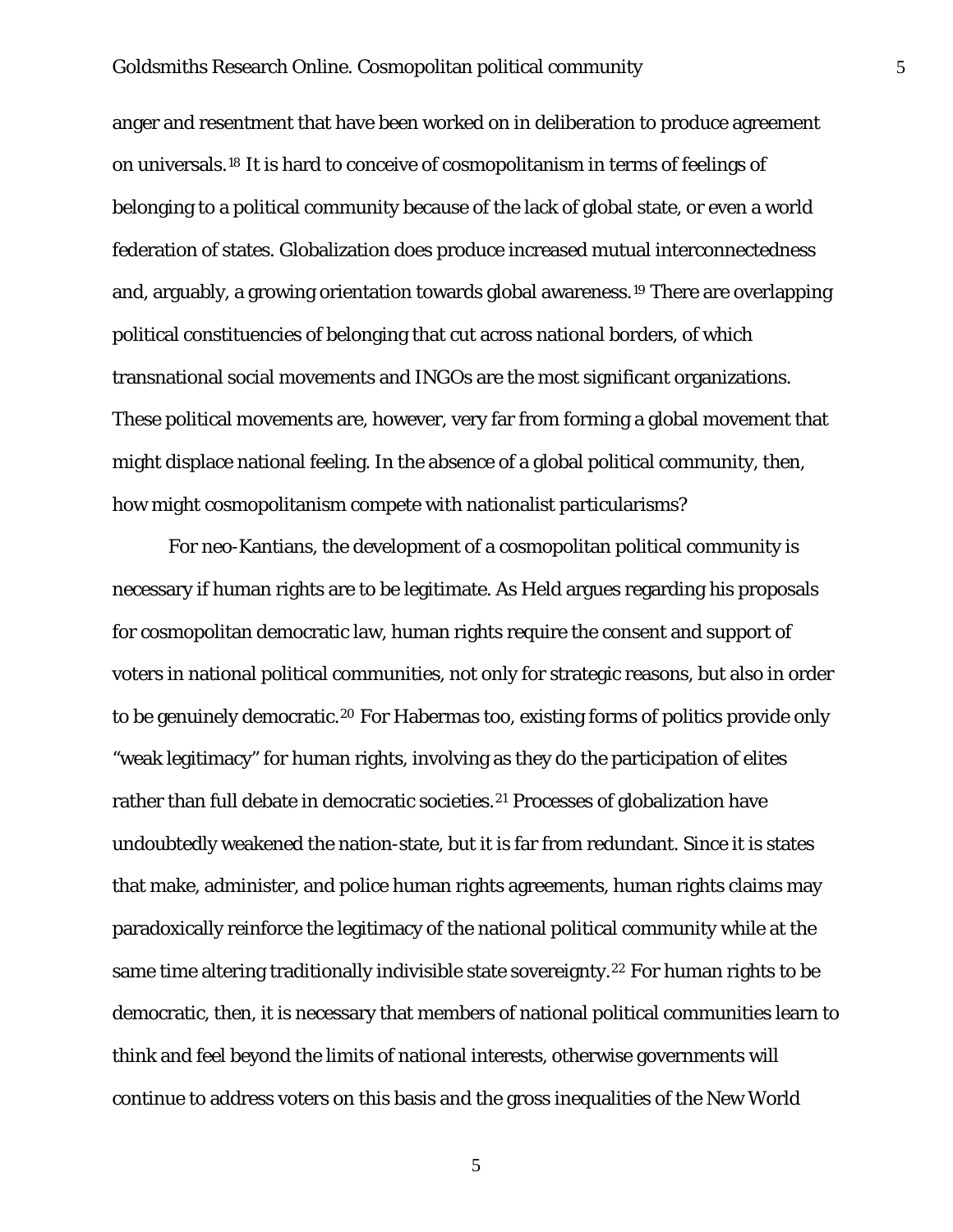(Dis)Order will remain, both within national borders and beyond.[23](#page-18-0)

## **The Social Construction of National Feeling**

To investigate the possibilities of creating a cosmopolitan political community, it is useful to study the emotions of "actually existing" cosmopolitanism. On the basis of such an investigation, I will suggest that, in some significant cases at least, national feeling is constructed within a moral order in which "real" emotions are figured as "human." This means that, under certain conditions, far from conflicting with national feeling, cosmopolitan emotions are actually implied in national feeling as such.

Since, as we have seen, it is generally agreed that the nation is socially constructed, an obvious place to begin enquiry into these issues is by considering the social construction of emotion. Indeed, the "social constructionist" aspect of both theories has much in common: like nations, emotions are not to be seen as "natural kinds," concrete, bounded "things" that exist in and of themselves; they are rather contingent, historically and contextually specific. The chief empirical difference between nations and emotions in this respect is that the nation is not embodied, even if it is sometimes symbolized in this way (in the tomb of the Unknown Soldier, for example). Harré argues that the temptation to abstract and reify emotion is particularly strong because of experiential embodiment: it is tempting to treat emotion as an "it" because of the way emotion is felt, often as a physiological agitation. However, this is to be resisted: once we begin to ask "what is an emotion?," our answers will only uncover the commonsense ways in which emotion has been constructed in the usage of particular languages. Emotions are nothing other than the meanings they are given by the use of "emotional vocabularies" in particular contexts.[24](#page-18-0)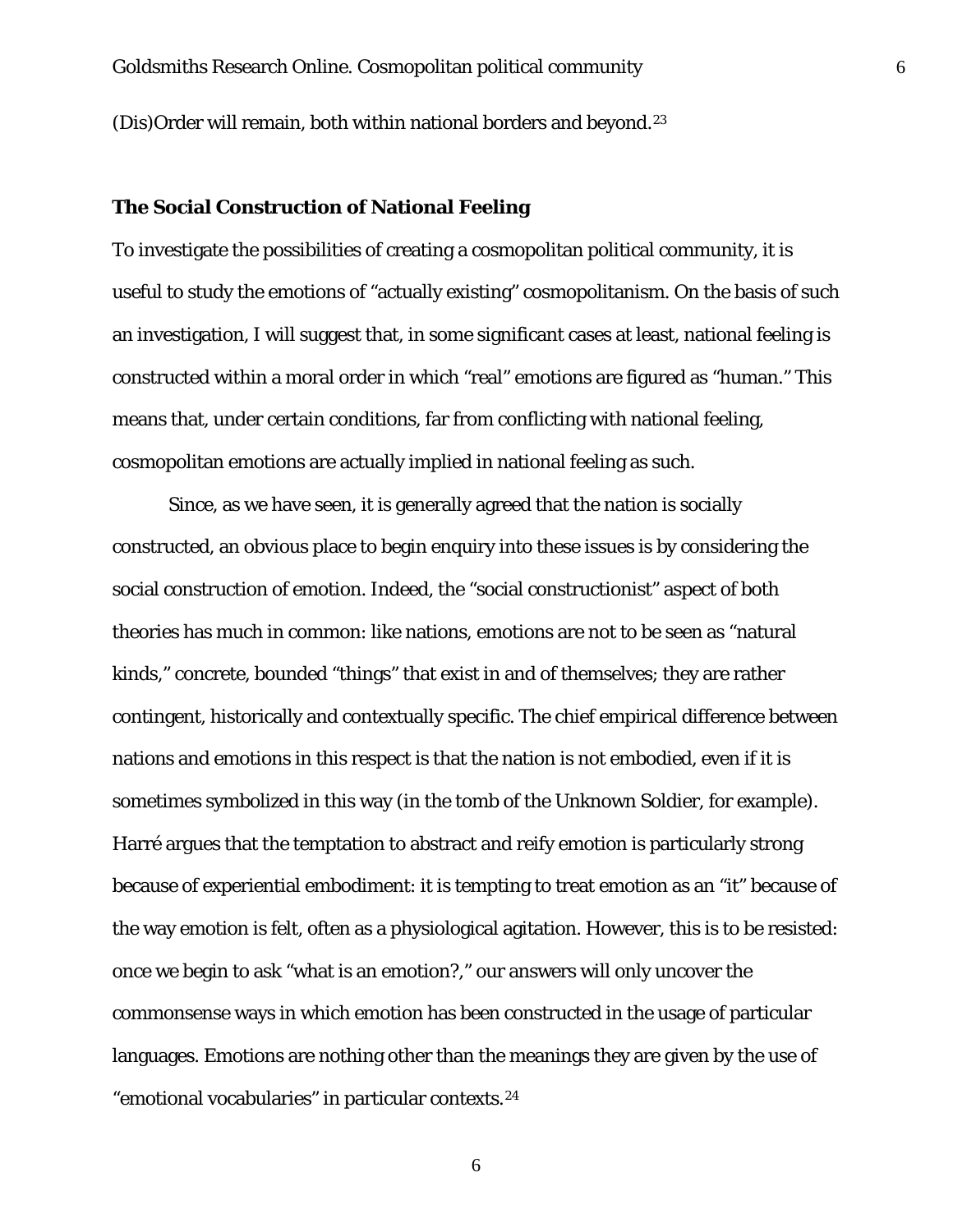A theory of the social construction of national feeling risks being circular. Benhabib argues that in nationalism, and indeed in identity/difference movements in general, essentialist vs. constructivist perspectives may be seen as corresponding to the standpoint of the participant in social and political life and the observer, respectively.<sup>[25](#page-18-0)</sup> In terms of emotion, however, understanding of the participant position seems to do no more than replicate the rhetoric of nationalism itself: nations exist, endure, and command self-sacrifice because they feel right to those who identify as nationals. For social constructionists, national feeling is nothing more than what is socially identified as such in particular contexts by those who experience and witness it.

There is a further consideration that complicates this simple account, however. In comparison with personal emotions like jealousy, anger, envy, or grief, love of one's country – while it must surely be considered as an emotion – is rather abstract. It may be thought of, following Barbalet's insightful sociological analysis of emotions, as a "macro-emotion," experienced collectively on a large-scale, beyond the face-to-face micro-social contexts that are the main focus of psychological studies of the social construction of emotion.[26](#page-18-0) This gives rise to particular theoretical and methodological difficulties. National feeling fulfills all the criteria social constructionists of emotion have identified for the use of emotion words: it may well involve bodily agitation; it is intentional – it is "about" the nation; and it certainly involves a local moral order of rights, obligations, duties, and conventions of evaluation.[27](#page-18-0) However, its abstract status as a "macro-emotion" complicates national feeling and makes it peculiarly suspect in any particular case. As Barbalet puts it in his discussion of class resentment: "One problem … with any account which focuses upon groups rather than individuals, is that the actual emotional experience of any given person at any time will not correspond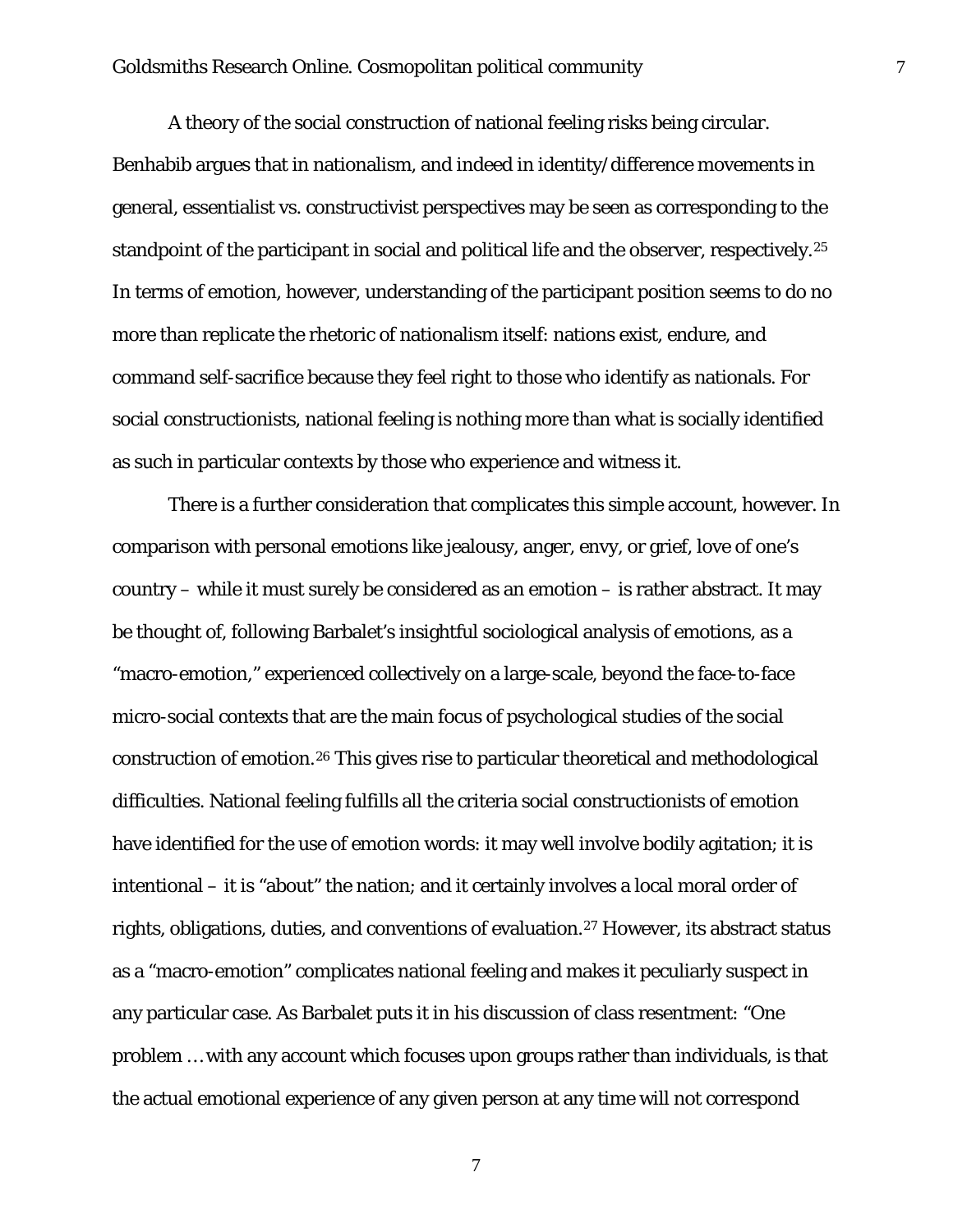with the analogous 'micro-emotion."<sup>[28](#page-18-0)</sup> Using an analysis of media coverage of the "war against terrorism" following the attack in New York on September 11, I want to suggest that national feeling is indeed complex, both "micro" and "macro," involving personal emotions that are encompassed as aspects of national feeling. Moreover, national feeling is understood in precisely this way by many of those who experience it: as consisting of empathetic identifications with others who feel certain emotions because they are human. It is because personal emotions and "humanist" sympathy are reflexively intertwined in national feeling in this way that "actually existing" cosmopolitanism is, under certain conditions, experienced as an extension of legitimate national feeling rather than as opposed to it.

The analysis will be focussed on the website set up to canvass "Readers' Opinions" on the "Portraits of Grief" series that ran in *The New York Times* until December 31, 2001. It is important to note that the example is not intended to *prove* that national feeling and "humanist" sympathy are intertwined emotionally, but nor is it being used simply to *illustrate* the theory. The point of using this example is rather to contribute to thinking through the relationship between national feeling and "humanist" sympathy in a concrete case. The example allows us to explore how at moments of heightened emotion national feelings of belonging are experienced temporally in a way that makes them impossible to separate absolutely from strong feelings about people who are "like us," not just as fellow nationals but also as human beings. It is not difficult to find counterexamples in which the non-national Other continues to be interpreted as less-than-human. I am suggesting, however, that the logic of national feeling is such that under certain conditions, even where it is at the "hot" end of the scale, as it was in the US after 9/11, it may be "convertible" into what I will call "popular cosmopolitanism."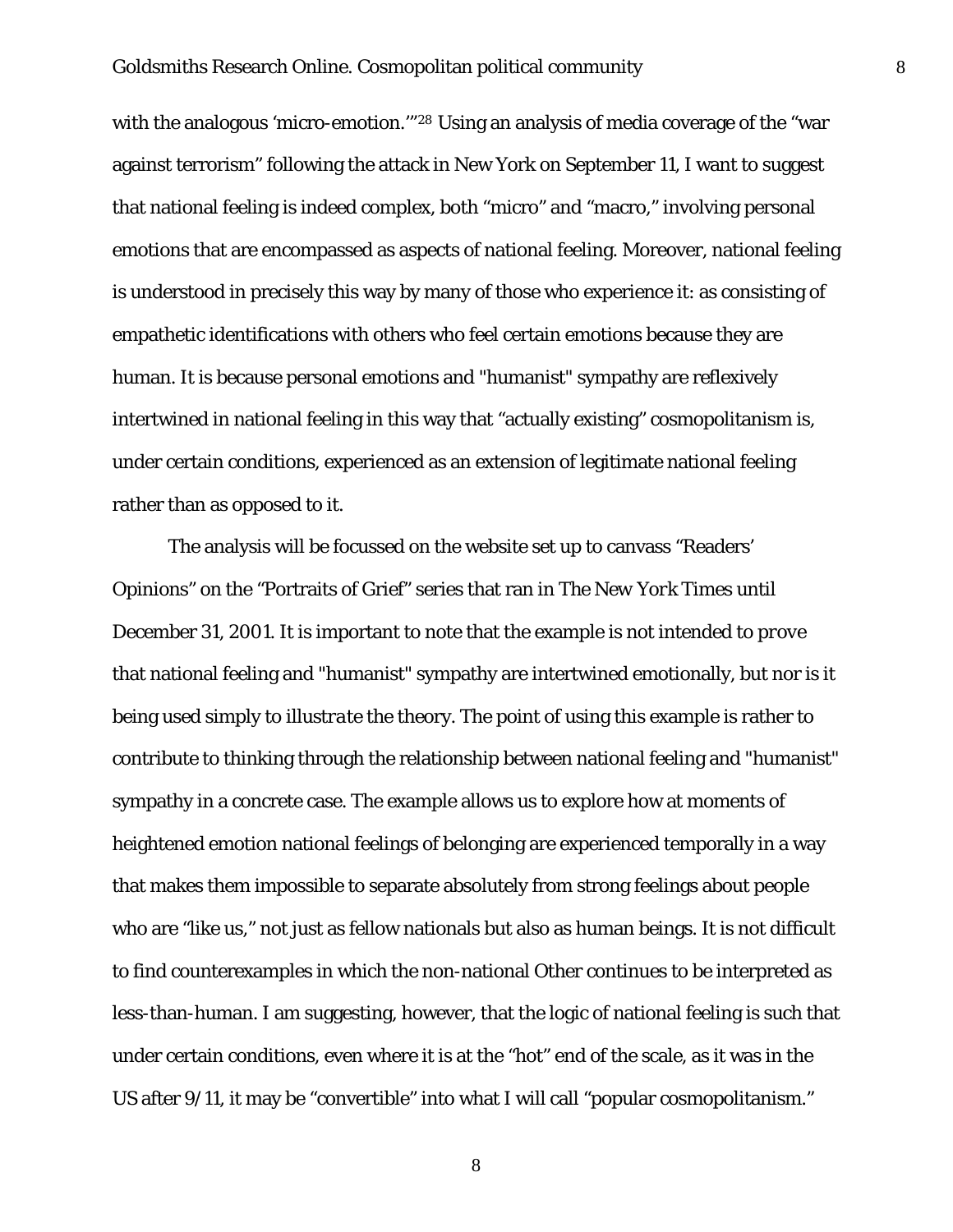The "war" on terrorism is, of course, unlike typical wars in many ways. It did, however, intensify national feeling in the US and this intensity is prominent in "Portraits of Grief."[29](#page-18-0) The "Portraits of Grief" themselves are short, simply written obituaries of those who died in the Twin Towers. They emphasize the "ordinariness" of those who died and are far from explicitly patriotic. The fact of American nationality is not even noted – it is assumed – and other countries appear to be mentioned only as incidental facts of some people's lives: one man retained his Indian citizenship, for example; another married a woman from his hometown in Italy. In this respect, the "Portraits of Grief" are celebrations of individuality rather than of nationality. Nevertheless, *The New York Times* is a national newspaper and, as we would expect, many of the readers who wrote to the web forum express themselves as belonging to the "imagined community" of America through these reports.

Many of the emails, unsurprisingly, explicitly enact a sense of national belonging "To the families of the victims: the whole country shares your grief" (from "thechunk" Dec 5); "to pay homage to all the beautiful lives *we* lost" (italics added; from "tkeene" Dec 5); "with love to my fellow Americans and to those in the world that are standing with us" ("melmunch" Dec 7); and so on. Furthermore, many of those that do not thematize American belonging explicitly nevertheless end their messages with "God Bless America" (though, as a marker of belonging, this is complicated by the fact that one of these identifies herself as Chinese and living in China ("jo-jo lam" Dec 31)). There are also a number that enact a more cosmopolitan sense of solidarity, explicitly criticizing American patriotism and calling for wider identifications: "let us be aware that we alone do not suffer this trauma, but it happens all over the world" (from "Andrew" Dec 11); "I suggest that we spend a lot more time asking each other what it is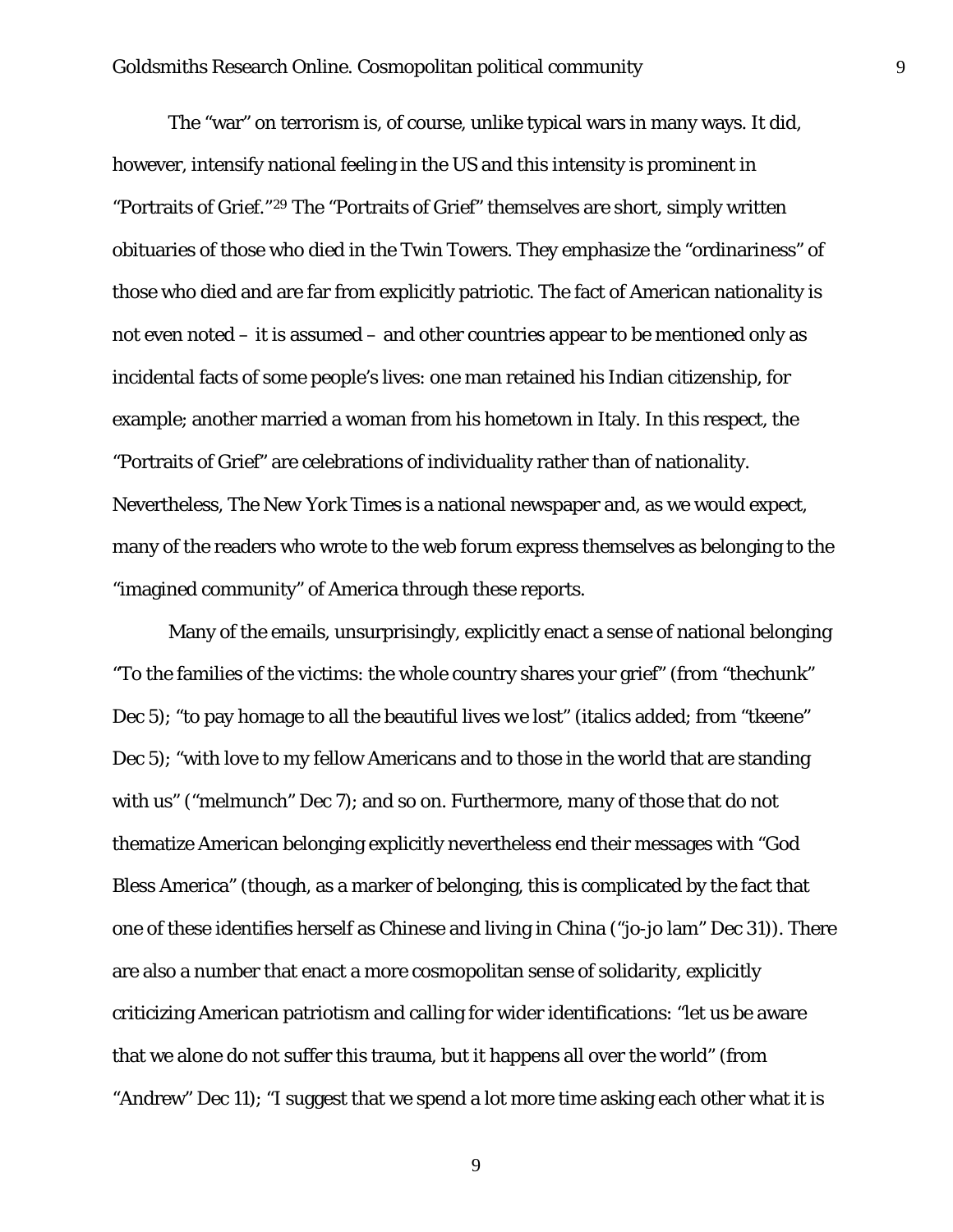we value about being Americans. If it's living without regard for the rest of the world, we are fools" (from "derrelldurrett" Dec 20); "We need to see 'Portraits of Grief' for the victims of the bombings in Afghanistan and Iraq" (from "dclearwaters" Dec 23).

The expressions of national solidarity here are self-evidently "hotter" than those of cosmopolitanism, which appear to be more critical and reflective than emotive. Importantly, however, these "hot" expressions of national feeling gain much of their emotional charge from the context in which they are embedded: they are almost invariably intertwined with personal feelings of shock, grief, or sympathy. In a way this is simply produced by the question "How has your own life changed since the attacks?" that solicited responses to the "Portraits of Grief." The writers almost always make reference to the suffering of individuals and families who died, or who were close to or knew someone who died, as a result of the attack on the World Trade Centre. The implication, sometimes made explicit, is that we know, understand, and share what they are feeling because we too have suffered injury or bereavement in our personal lives. In this way, national feeling is constructed out of empathetic identification with the personal feelings of fellow nationals.

However, many of the emails also implicitly point beyond the limits of nationality in their appeals to empathize with personal suffering: they rely on an understanding of what others must feel because they are human. Often the writer invokes the commonality of "human" suffering by describing how they themselves feel: "Just imagining how many grieving families and friends are out there seemed overwhelming" (from "stefr" Dec 5); "I find every day to be a struggle, to see faces on the train that also see life as a struggle" (from "dtsalvati" Dec 6). Sometimes the writers link "human" suffering to more personal feelings of loss and pain, making reference to loss in their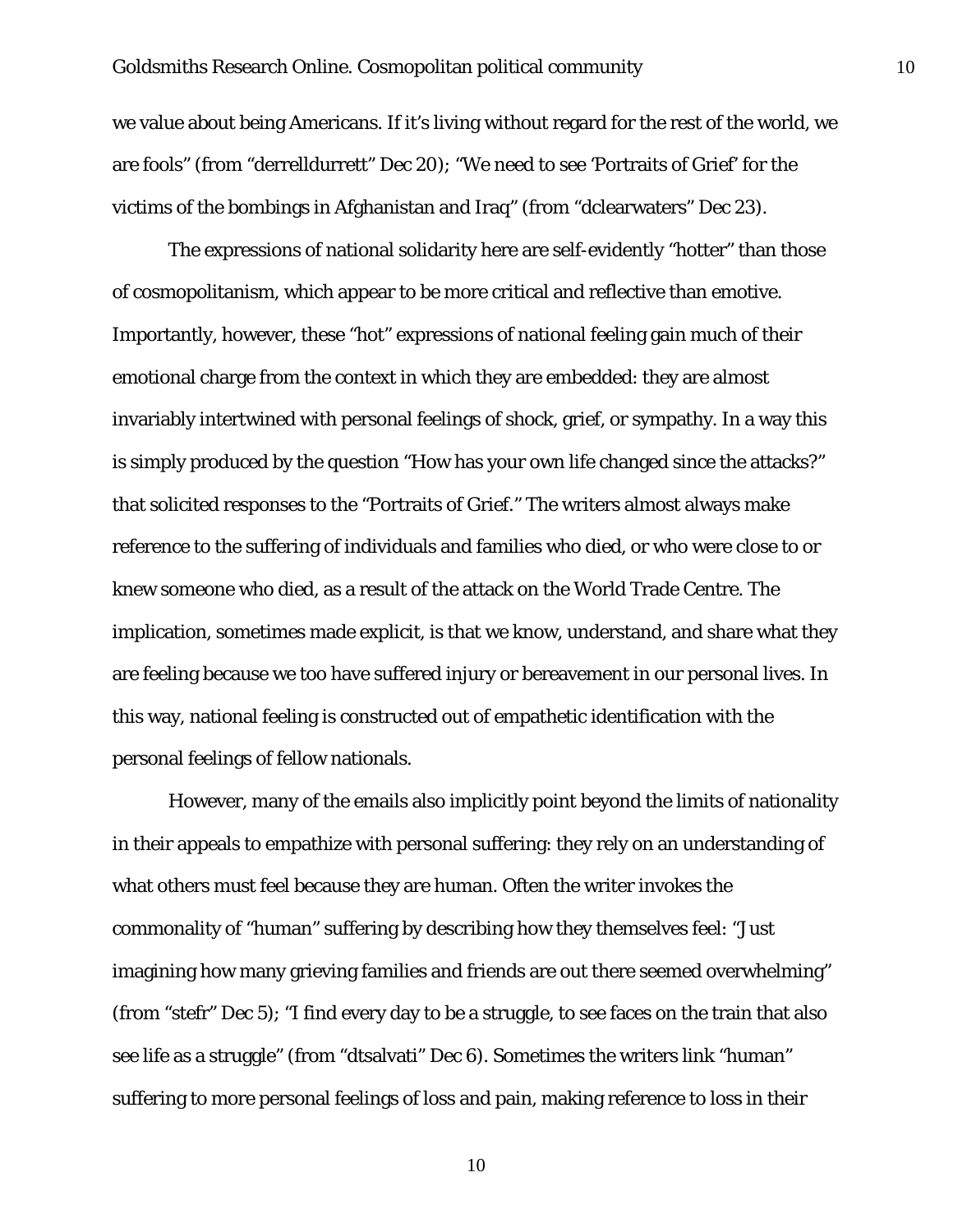own life, whether directly related to the events of September 11 or not. More usually, however, they simply assume that "we," the readers, understand and share these feelings, or they demand what "should be" a shared response: "if we imagine the pain of the victims families, this should make us realize how precious life is and not to worry about little things" (from "shahla7" Dec 5th); "I am Californian and felt my heart was broken the day of Sept 11, 2001. Everybody at work was feeling the pain every person that has a heart felt" ("123456162" Dec 31). Alternatively the grief is felt to be unimaginable, and therefore knowable as such: "I cannot imagine the sorry and grief they friends and families feel, but nevertheless, my thoughts and heart will be forever with them" ("sansan16" Dec 20).

In this way, then, feelings of national belonging are constructed through personal emotions that are understood to be common to all humans. National feeling is constructed in "Portraits of Grief" as a "macro-emotion" in that it is assumed that fellow nationals all feel the same way about the same events: "we" feel together as a nation who is reading and writing to a forum organized in the name of a national newspaper. However, the feelings themselves are not oriented to the nation, nor, in the great majority of cases, are they expressed for others specifically as Americans. They are shared and understood as feelings "anyone would/should have" if they were to put themselves in the position of individuals and families who feel the "human" emotions of love, grief and loss. In this respect, the "micro-feelings" that bring us together as a nation are not limited to fellow nationals: they are universal, personal emotions. "Humanist" sympathy is occasionally made explicit in these emails: "It is a blessing to be reminded of the sanctity of every human life, even as we are happy to learn and celebrate all the ways the lost beloved fold lived life to its fullness" ("hill634" Dec 13);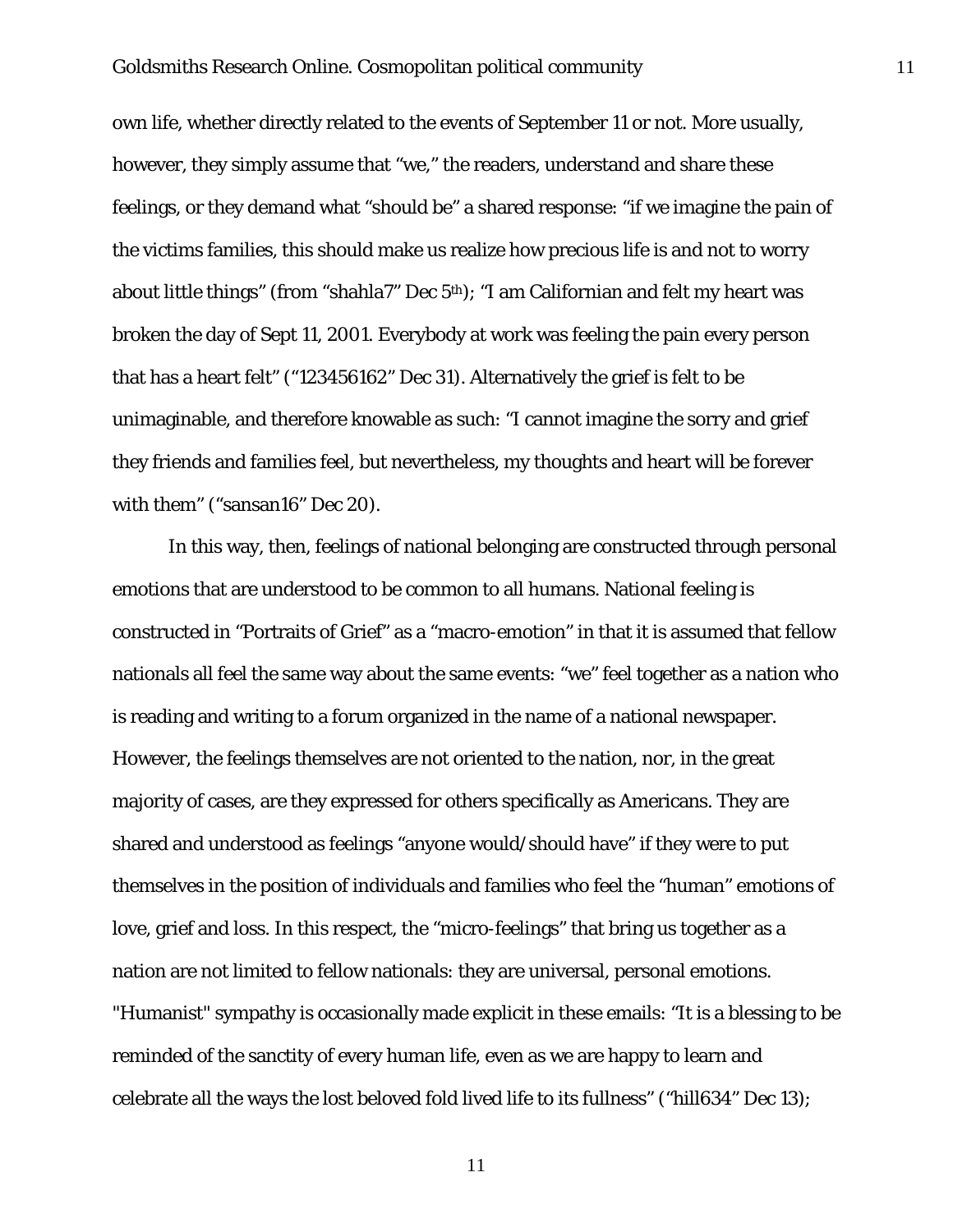"People were mourning and sad, but at the same time the tragedy brought the best out of everyone – people going out of their way to help others, people consoling perfect strangers – in a city that is renowned to be all rush, rush, rush…" ("sansan16" Dec 20). "Humanist" sympathy is nevertheless implicit, where it is not explicit, in all the appeals to a common sense of emotional experience.

Implicit "humanist" sympathy is clear if we consider how inappropriate an expression of emotion that articulated *nothing but* a love of country and sympathy for others only because they are fellow nationals would be in such a context. The moral order within which national feeling makes sense is evident in these emails insofar as, although it is not an interactive forum, "excesses" of emotion do receive correction. There are actually only two types of emails that produce a response from readers of "Portraits of Grief" who write in to *The New York Times* website. The first is in response to expressions of grief that seem excessive in proportion to the writer's direct personal experience of bereavement. The second is in response to those, relatively rare, interventions that vow revenge on "our" enemies in the name of those fellow nationals who are suffering. The two are often linked in that excess in the first case is rebuked as giving fuel to excess of the second kind, as in the following message:

OK, I'm going to offer what may be a 'politically incorrect' statement, but bear with me… Unless you had someone that you know directly die in the attack(s), I don't believe that you should still be in grief. Personally, my life hasn't really changed that much… I worry more about the future now, I guess, since the anti-terrorism hyperbole that has erupted after 9/11 has helped push two countries to the brink of nuclear war, and I'm afraid that, in the future, it will be easy to simply point a finger at someone and yell 'terrorist,' as easy as it was to point a finger and yell 'witch' in the past. ("tamcmahan66" Jan 2nd 2002)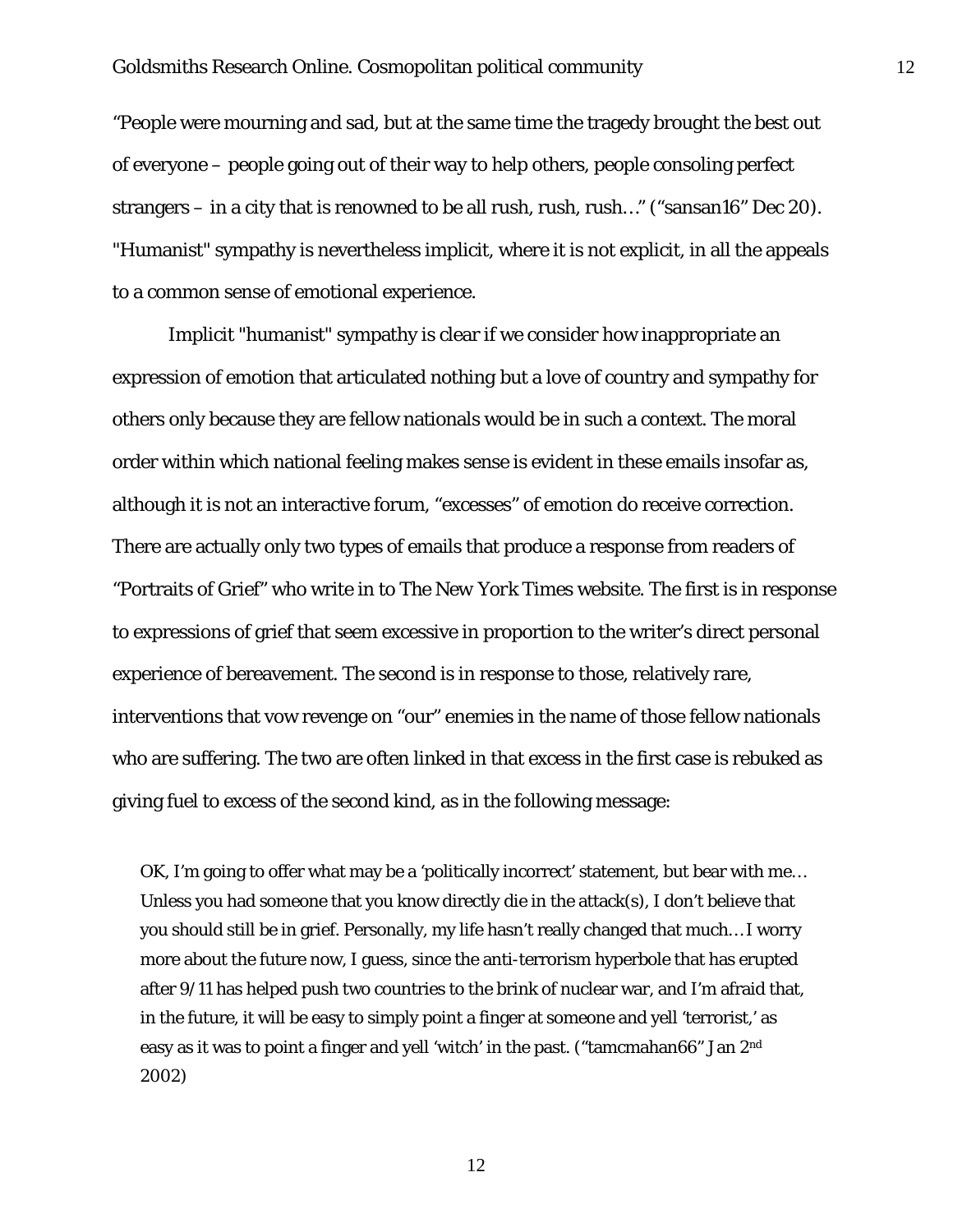This was followed next day by a supporting message: "it is time to stop reveling in our schizophrenic patriotism and grief, which has done nothing more than stoke the fire of national hate" ("nadimk" Jan 3). It would seem that, in this context at least, it is more legitimate to suffer personal emotion as an individual or a member of a family who has been bereaved, or to offer sympathy to those fellow nationals who have suffered, than it to express abstract "national grief" or "militaristic nationalism." There is a moral order at work here within which national feeling is being constructed: "proper" national feeling is limited to sympathies for others based on "what they must feel as we would feel if it were our personal grief." It is not that nationalism necessarily gives way to cosmopolitanism in such a moral order. It is rather that "humanist" sympathy enables the contestation of what is reasonable and right as a response to the nation's enemies. In these responses to the events of September 11, nationalism is contested primarily in terms of emotions: both strategic and normative reasoning is secondary. What is right as a response to the nation's enemies must be grounded in proper emotions, which are personal and human rather than simply patriotic.

This analysis shows how "humanist" sympathies, personal emotions, and nationalist sentiments are interrelated in twenty-first century America, even – or perhaps especially – at times when national feeling is heightened. The specificities of the analysis may be limited to the setting of liberal America. *The New York Times* is a liberal newspaper in which we would expect to find nationalism tempered by "humanism", in comparison with other US media. The question "How has your own life changed since the attacks?" may be seen as peculiarly productive of emotional response from those schooled in "intimate citizenship."[30](#page-18-0) Finally, insofar as "humanist" sympathy is historically and culturally specific, it may be that nationalism outside the West is not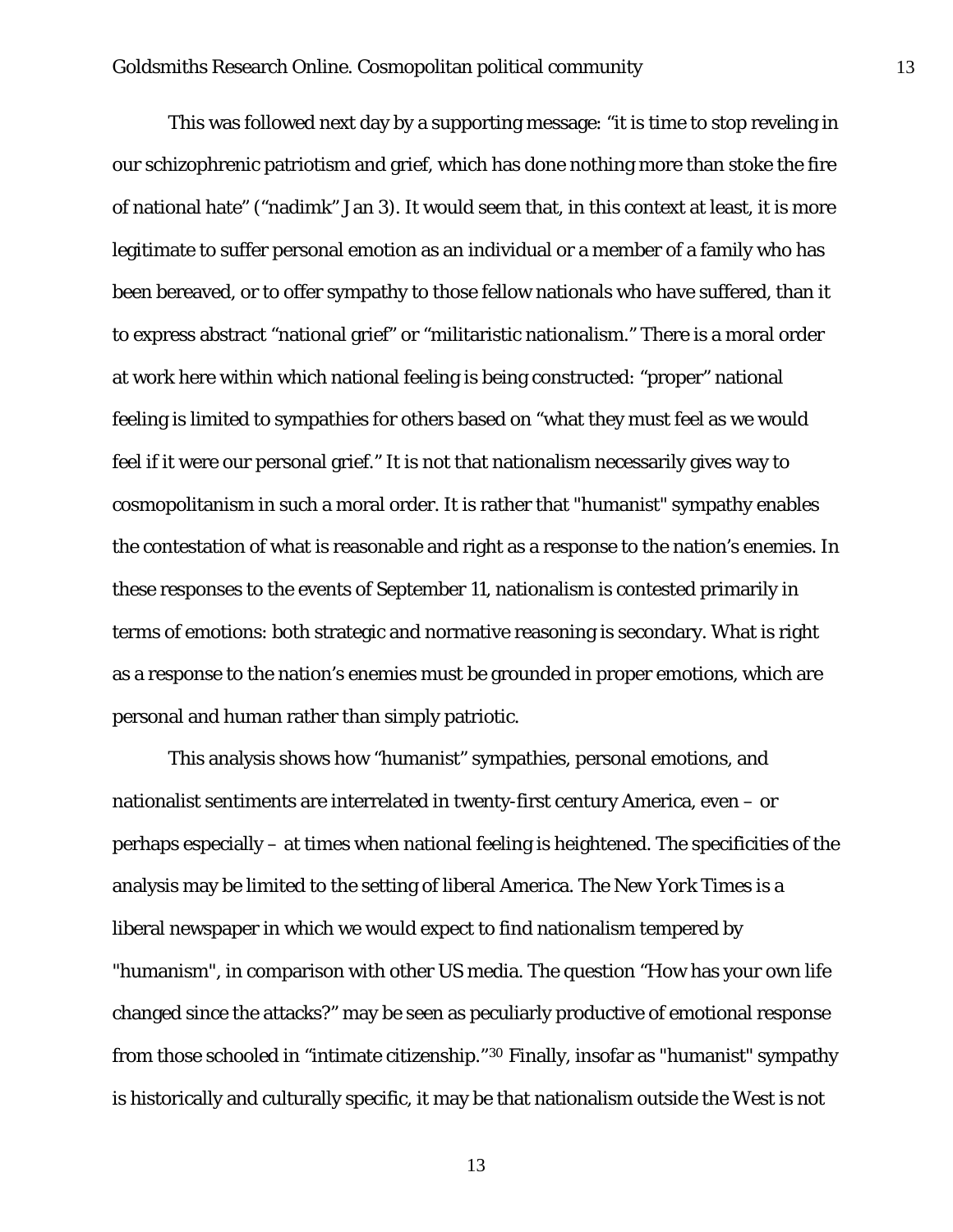experienced in the same way. Nevertheless, there are reasons to suppose that the analysis made of this particular case may have more general significance. Firstly, the geopolitical importance of the US makes it particularly significant for the extension and securing of cosmopolitan human rights. We will examine this issue more closely in the final section of the paper. And secondly, there seems no reason to suppose that national feeling is less complex in other settings if we consider that emotion is necessarily experienced as embodied and temporal.

Barbalet's temporal theory of emotions gives us a way to think the complexity of the social construction of national feeling. If, he argues, social life is understood as process, in which actors, structures, and institutions are always becoming rather than in a state of fixed, essential being, then emotion too should be understood as social process (rather than as a product of social management). Moreover, emotion should not be understood in exclusively cognitivist terms, a tendency Barbalet criticizes in social constructionism. Following Spinoza, he argues that "emotion can be neither hindered nor removed except by another emotion."[31](#page-18-0) In the case of national feeling, then, it is necessarily provoked in relation to, and temporally limited by, other, equally strong emotions. As we have seen, personal feelings, feelings for others, and feelings for the nation succeed and strengthen each other in the process in which attachments to the nation are constituted. National feeling is also limited in relation to personal emotions and "human" sympathies in the moral order through which nationalism is constructed. This moral order – at least in twenty-first century America, influenced historically by "sentimental citizenship" requires that national feeling *should* exist in relation to other, deeply-felt but limited personal emotions and "human" sympathies. To return to Benhabib's puzzle over how it is that the nation is constructed and yet experienced as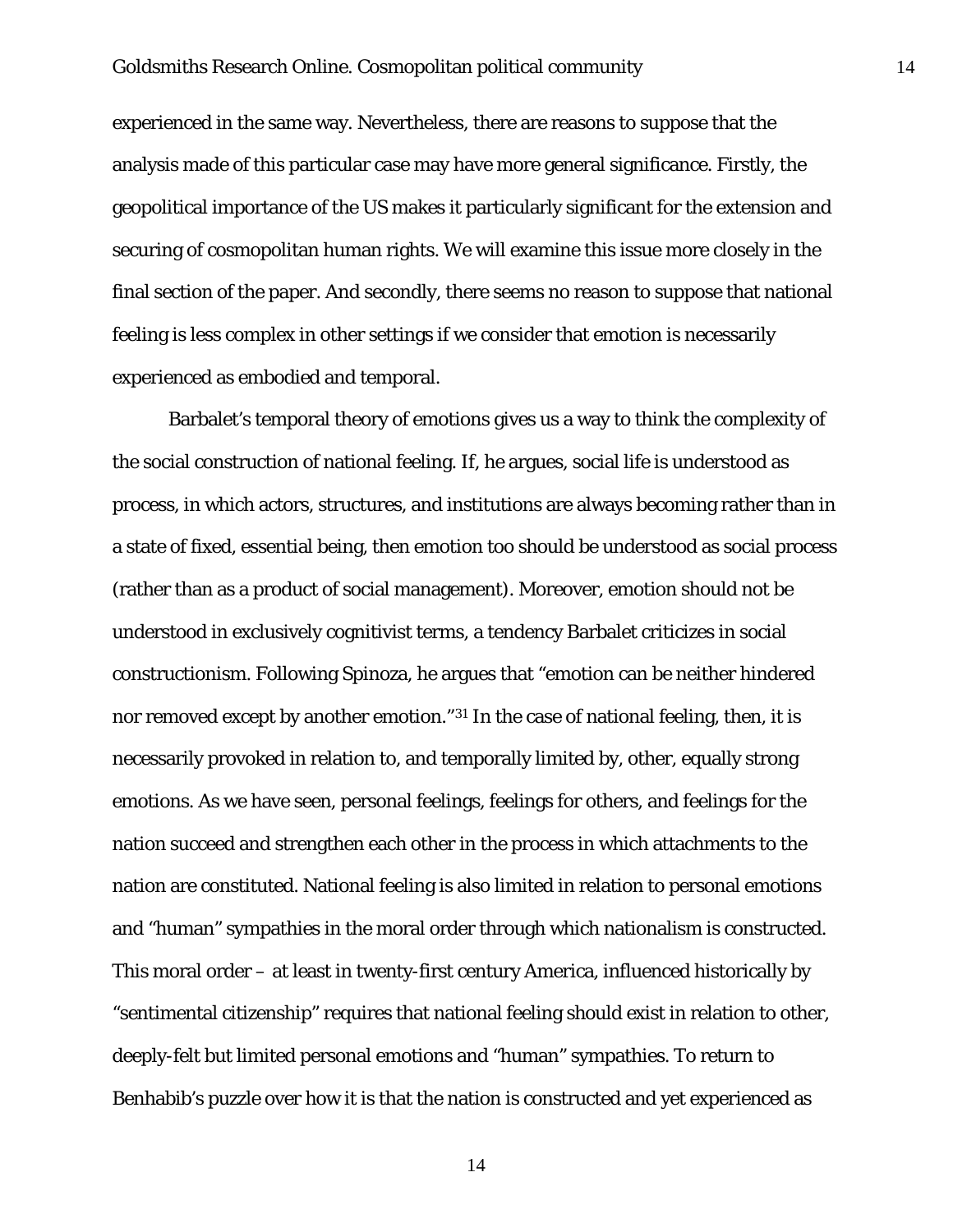essential, nationalism does involve the feeling that "I belong to a nation that is unified, coherent, and enduring," but those feelings of belonging are not themselves unified, coherent, and enduring.

# **Cosmopolitan Citizenship**

In the absence of a world state, the extension of human rights gives some substance to the idea of cosmopolitan citizenship. Human rights are being extended by "noncoercive" means through the institutions of the UN and the EU. They are also, more dramatically, being extended through new forms of war, both in "humanitarian interventions" and in peace settlements.[32](#page-18-0)

 Western governments, ultimately answerable to the electorate, must justify getting involved in wars of humanitarian intervention that may lead to loss of citizens' lives and that cannot be described very convincingly as serving national interests. Humanitarian wars require compassion and support for altruistic action on the part of governments and voters who are also taxpayers. The ongoing "war against terrorism" is undoubtedly ambiguous in this respect: declared on the grounds of US national security, the bombing of Afghanistan was, however, carried out by the military coalition in the name of humanitarian intervention, to overthrow the Taliban and restore Afghanistan to its people. Martin Shaw has argued that the impetus for humanitarian interventions has generally come less from national states than from the media, which solicit compassion using the themes of "humanist" sympathy that, as we have seen, are also productive of nationalist feeling.[33](#page-18-0) We are by now all familiar with the portrayal of war leaders who bring ruin to the country and distress and suffering to "innocent people." The separation of "the people" from warmongers enables an identification across national differences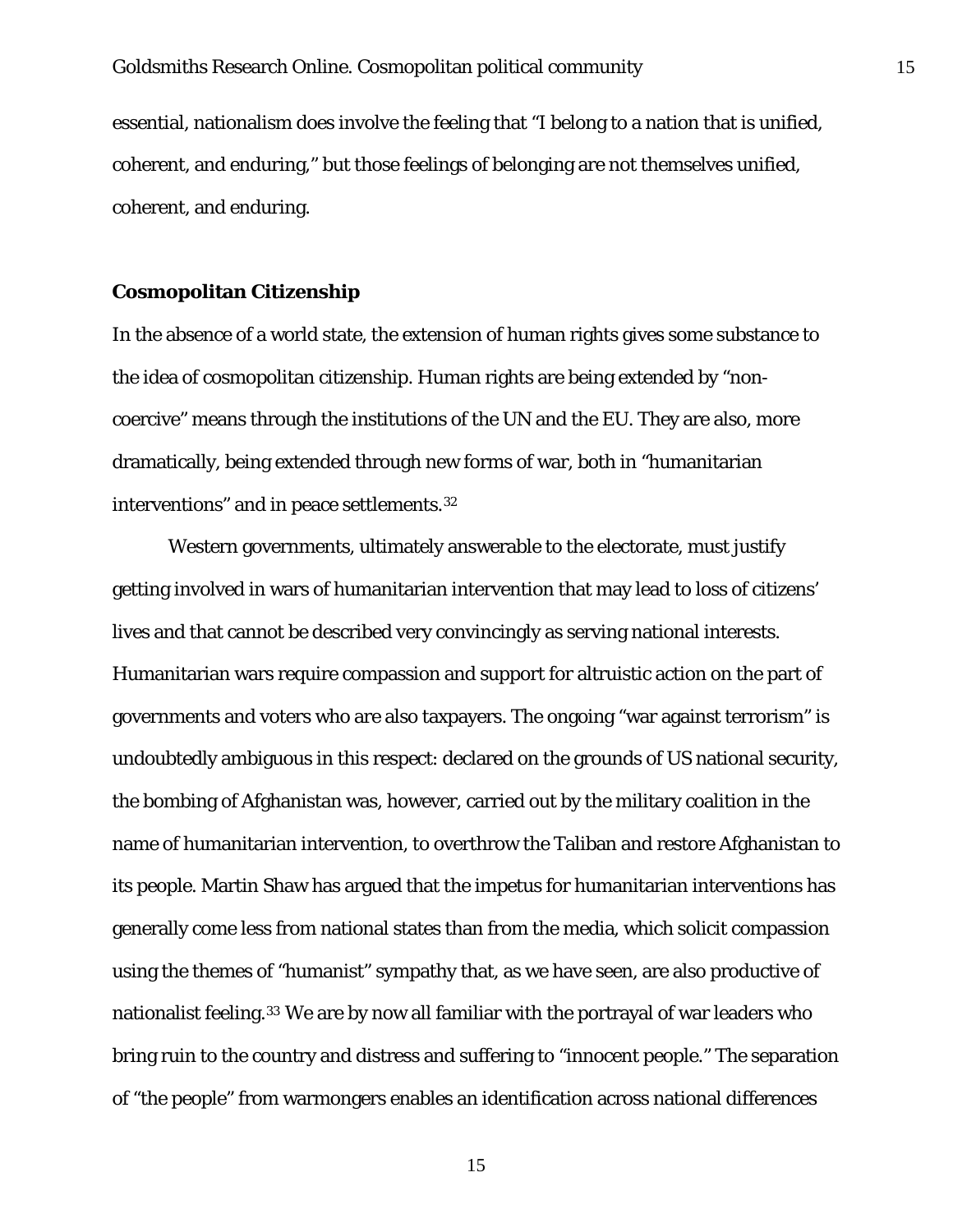that is solicited on the basis of human feelings: though they differ from us in various ways, nevertheless "ordinary people" suffer the same "micro-emotions" we would feel in their situation, losing friends, family, homes, jobs, and education as a result of religious persecution and war. In the case of the war in Afghanistan, the emphasis of human interest stories was on refugees and on women's lives under the Taliban.

It is in the soliciting of human identification across national differences that we see "popular cosmopolitanism" as an extension of the complexity of emotions that make up national feeling rather than in dichotomous opposition to it. In some cases, "popular cosmopolitanism" certainly is in tension with national feeling. As one contributor to the "Portraits of Grief" (who had lost his sister and who was not "corrected" for excessive emotion) wrote: "I am filled with hatred for people I do not know nor understand. I have no pity for the starving children or their parents. I only feel they deserve it for all the death their people have caused here" ("jsaladino1" Jan 11). On other occasions, however, it is possible to go so far as to figure "popular cosmopolitanism" as a hybrid form of "cosmopolitan patriotism." In response to President Bush's suggestion that every American child give \$1 to help Afghan children survive the winter, one child wrote: "there is a lot that we can do to help people, not only Americans but the children that are starving and hurting inside…. Doing this wonderful act of kindness just shows what a wonderful country we are" ("Gina"

## *<http://www.nytimes.com/learning/students/letters/>*).

"Popular cosmopolitanism" is, of course, highly volatile and erratic: it seems only rarely to extend to asylum-seekers, for example, especially where conflicts over local resources are in question, and it rarely implicates individuals in acts of generosity or independent action against injustice.<sup>[34](#page-18-0)</sup> The uneven and contradictory development of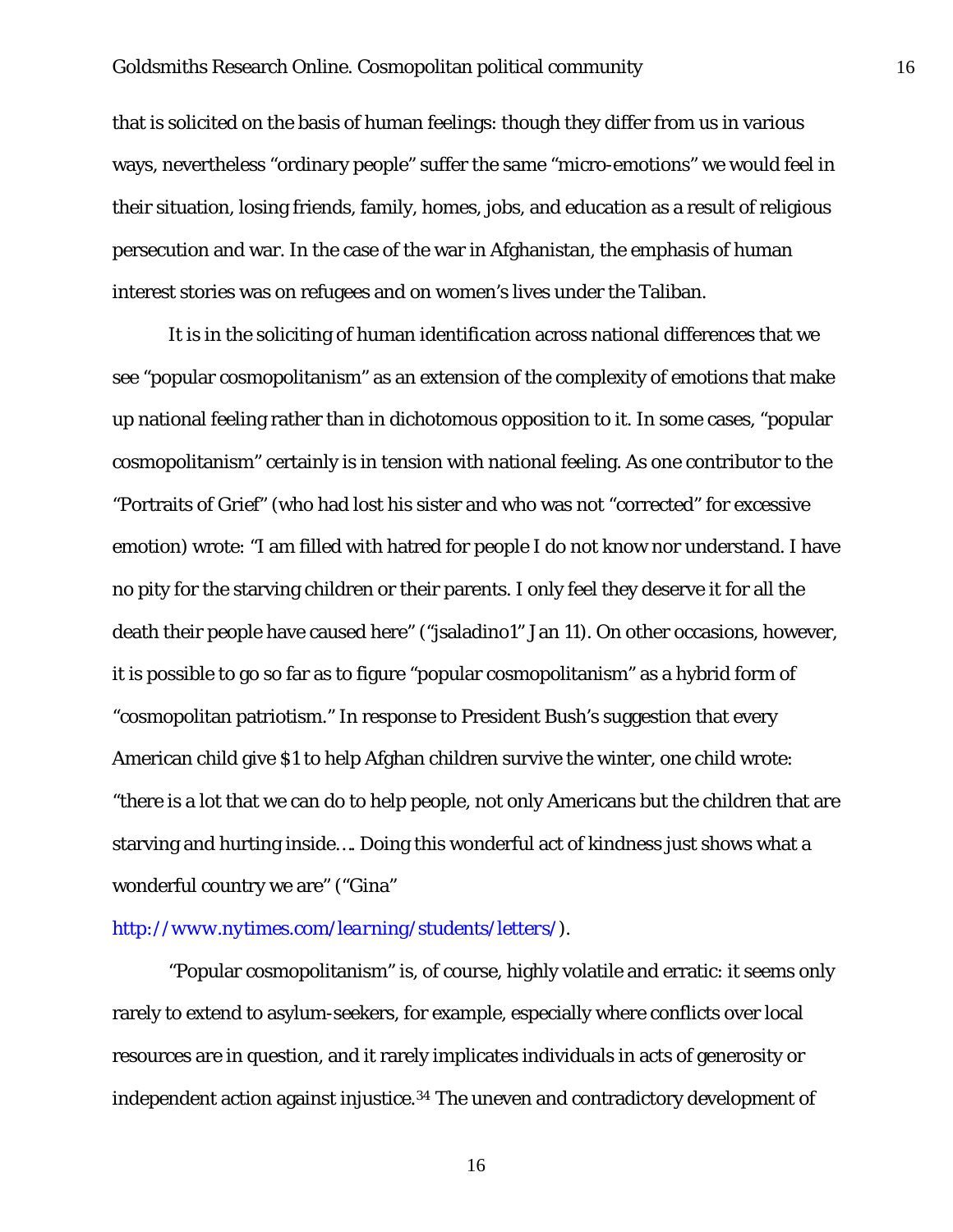"popular cosmopolitanism" is no doubt linked in part to its emergence as "consent to global rule" by Western powers extending human rights by military force. Is it possible that in this respect "popular cosmopolitanism" is following an historical trajectory much more like that of nationalism than would be expected, given an understanding of "hot" nationalism as opposed to "cool" cosmopolitanism? It may be that, in extending human rights by force, western states acting in coalition are a "state conglomerate," a multinational bloc that forms an effective center of power through which successful wars can be prosecuted.[35](#page-18-0) In this sense, "popular cosmopolitanism" may be closely tied to the development of the "Western state," just as nationalism is tied to the development of the nation-state.

I have argued that the distinction between "hot" nationalism and "cool" cosmopolitanism reifies the former and idealises the latter. In relation to the western state, cosmopolitanism is less likely to be based on "cool" altruism than on sympathy with human suffering, understanding of personal emotions, and even, paradoxically, heightened feelings of national feeling in "new wars." Although fear and hatred of enemies both outside and inside the nation should not, of course, be underestimated, what makes humanitarian intervention "right" for the citizens of the West is less likely to be the reasoned principles with which cosmopolitanism is associated in neo-Kantianism, than sentimental "popular cosmopolitanism" that makes it *feel right*. As Arendt argued, compassion justifies violence against those who cause suffering, obviating the need for "wearisome processes of persuasion, negotiation, and compromise."[36](#page-18-0) The media is much better at representing people in conflicts as victims than as protagonists; newspapers and TV reports rarely take seriously the selfrepresentations of those in conflict situations, and they tend to take their cue from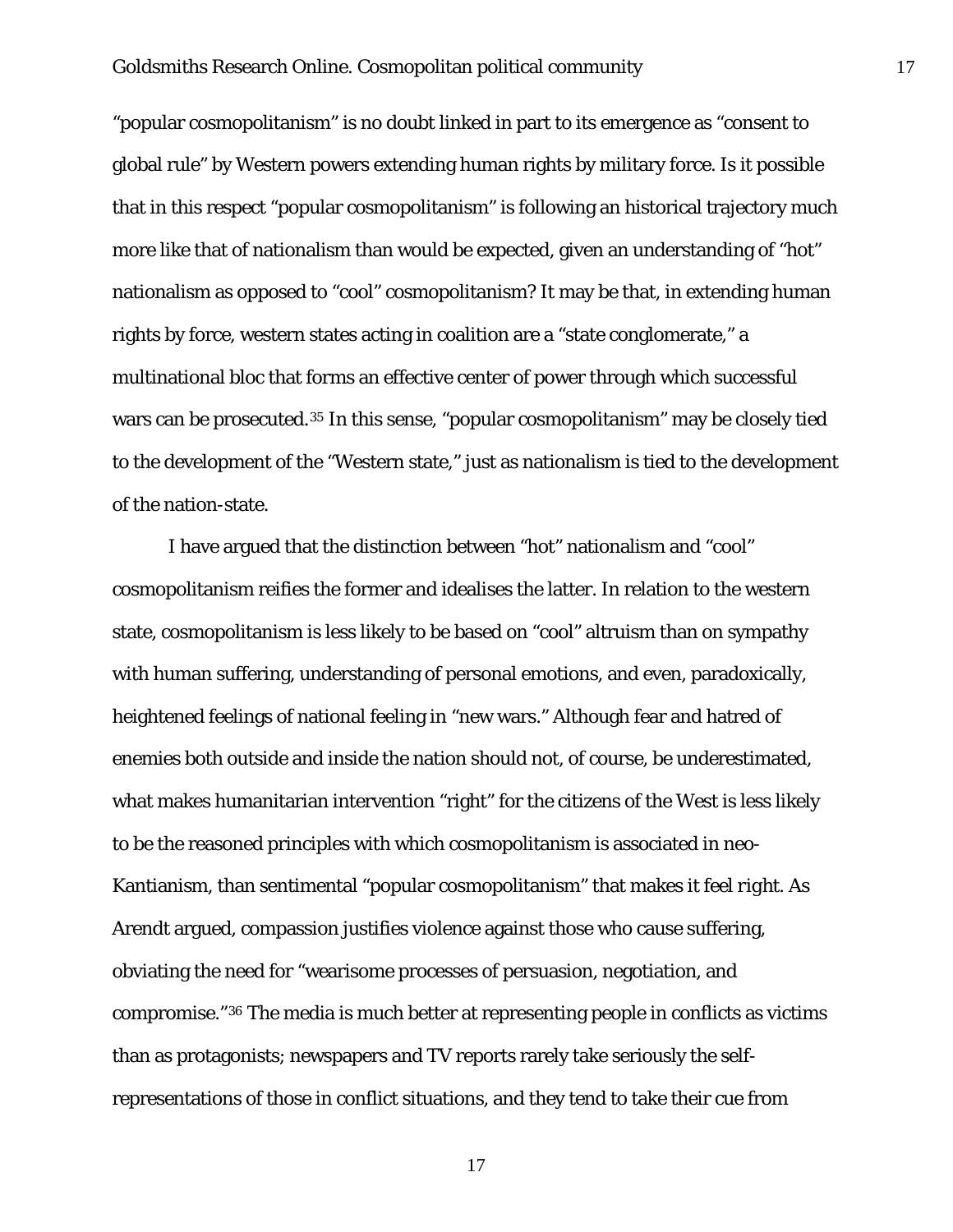<span id="page-17-1"></span>Western governments and international organizations.<sup>[37](#page-18-0)</sup> The extension of human rights by military means that is justified by "popular cosmopolitanism" does not require a highly engaged, democratic process of negotiation.

Clearly, "popular cosmopolitanism" is very far from the neo-Kantian ideal. It may therefore be argued that it is not cosmopolitanism at all. However, neo-Kantians tend to be ambivalent about the extension of human rights by force.<sup>[38](#page-18-1)</sup> The most difficult question for those committed to cosmopolitan democracy is surely whether the democratic institution of human rights is made more or less unlikely by their extension into undemocratic countries, however that is achieved. A further pragmatic question concerns the emotional resources on which substantive human rights might draw. If citizenship rights within state borders have relied on national feeling to underpin political community, might not substantive human rights that require redistribution of wealth, ecological awareness, and self-sacrifice have to rely on the rather dubious emotional identifications of "popular cosmopolitanism," rather than on the rational deliberations of an informed and impartial democratic public?

#### **NOTES**

 $\overline{a}$ 

<sup>&</sup>lt;sup>1</sup> Kant, *Political Writings* (Cambridge: Cambridge University Press, 1991), 45.<br><sup>2</sup> Pruen Turner, "Liberal Citizenship and Cosmonalitan Virtue," in A. Vandanh

<span id="page-17-0"></span>Bryan Turner, "Liberal Citizenship and Cosmopolitan Virtue," in A. Vandenberg, ed., *Citizenship and Democracy in a Global Era* (Basingstoke, Hants: Macmillan, 2000).

<sup>&</sup>lt;sup>3</sup> The distinction between "hot" and "cool" is similar to Hume's analysis of "calm" and "violent" emotions. According to Hume, "calm" emotions are often confused with reason, though "[r]eason is, and ought only to be the slave of the passions" and "violent" emotions that are relatively constant are most likely to motivate us to action. David Hume, *A Treatise of Human Nature* (Oxford: Clarendon, 1978), 415.

<sup>&</sup>lt;sup>4</sup> See Michael Billig, *Banal Nationalism* (London: Sage, 1995), 24.

E.J. Hobsbawm, *Nations and Nationalism since 1780: Programme, Myth, Reality* (Cambridge: Cambridge University Press, 1990).

<sup>6</sup> Ernest Gellner, *Nations and Nationalism* (Oxford: Blackwell, 1983). The chief opponent of the view that nations are modern social constructions is Anthony Smith. We will not deal with this debate here, except to note that one of his objections to the argument is that social constructionists under-estimate "hot" loyalty to the nation. Anthony Smith, *Nations and Nationalism in a Global Era* (Oxford: Polity, 1995), 39-40.